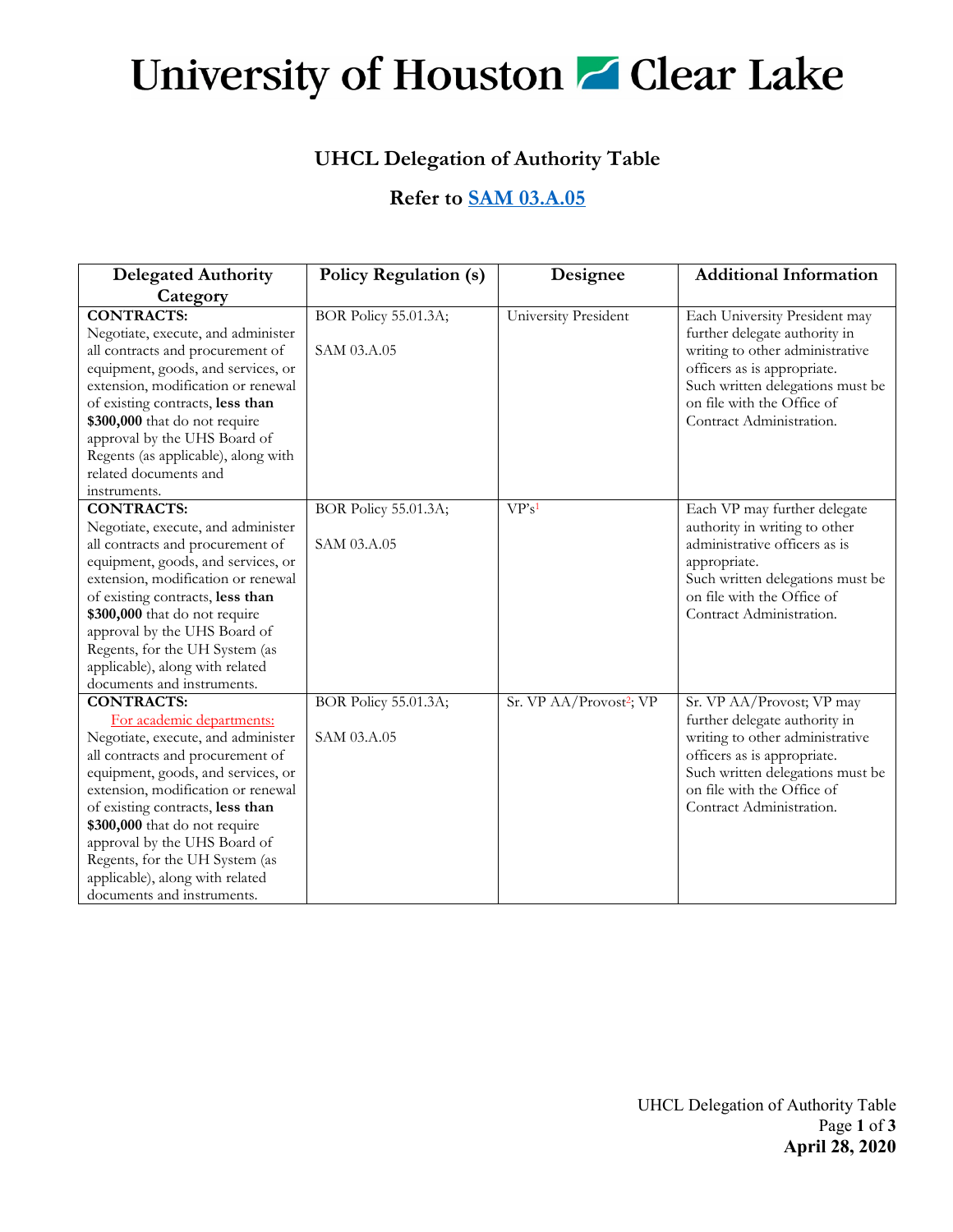| <b>CONTRACTS:</b>                      | BOR Policy 55.01.3A;        | UHS Sr. Vice Chancellor   | Chancellor & UH President may       |
|----------------------------------------|-----------------------------|---------------------------|-------------------------------------|
| Negotiate, execute, and administer     |                             | & UHS Chancellor & UH     | further delegate authority in       |
| all contracts and procurement of       | SAM 03.A.05                 | President                 | writing to UHCL President as is     |
| equipment, goods, and services, or     |                             |                           | appropriate.                        |
| extension, modification or renewal     |                             |                           | Such written delegations must be    |
| of existing contracts, between         |                             |                           | on file with the Office of          |
| \$300,000 - \$500,000 that do not      |                             |                           | Contract Administration.            |
| require approval by the UHS            |                             |                           |                                     |
| Board of Regents (as applicable),      |                             |                           |                                     |
| along with related documents and       |                             |                           |                                     |
| instruments.                           |                             |                           |                                     |
| <b>CONTRACTS:</b>                      | BOR Policy 55.01.3A;        | UHS Chancellor & UH       | UHS Chancellor & UH                 |
| Negotiate, execute, and administer     |                             | President                 | President may further delegate      |
| all contracts and procurement of       | SAM 03.A.05                 |                           | authority in writing to other       |
| equipment, goods, and services, or     |                             |                           | administrative officers as is       |
| extension, modification or renewal     |                             |                           | appropriate.                        |
| of existing contracts, greater than    |                             |                           | Such written delegations must be    |
| \$500,000 that do not require          |                             |                           | on file with the Office of          |
| approval by the UHS Board of           |                             |                           | Contract Administration.            |
| Regents (as applicable), along with    |                             |                           |                                     |
| related documents and                  |                             |                           |                                     |
| instruments.                           |                             |                           |                                     |
| <b>CONTRACTS:</b>                      | <b>BOR Policy 55.01.3A;</b> | UHS Board of Regents      | <b>UHS Board of Regents</b>         |
| Negotiate, execute, and administer     |                             |                           |                                     |
| all contracts and procurement of       | SAM 03.A.05                 |                           |                                     |
| equipment, goods, and services, or     |                             |                           |                                     |
| extension, modification or renewal     |                             |                           |                                     |
| of existing contracts, \$1,000,000     |                             |                           |                                     |
| and above require approval by the      |                             |                           |                                     |
| UHS Board of Regents (as               |                             |                           |                                     |
| applicable), along with related        |                             |                           |                                     |
| documents and instruments.             |                             |                           |                                     |
| <b>CONTRACTS:</b>                      | SAM 03.A.05                 | President/ Sr. VP         | President/ Sr. VP AA/Provost;       |
| For academic departments:              |                             | AA/Provost; VP            | VP may further delegate             |
| Approves related interagency,          |                             |                           | authority in writing to other       |
| interlocal, study abroad, affiliation, |                             |                           | administrative officers as is       |
| memorandum of understanding,           |                             |                           | appropriate.                        |
| internship, externship, or other       |                             |                           | Such written delegations must be    |
| agreements related to the              |                             |                           | on file with the Office of          |
| placement or exchange of               |                             |                           | Contract Administration.            |
| students, faculty, curricula, staff,   |                             |                           |                                     |
| scholars or facilities, which are      |                             |                           |                                     |
| generated to provide educational       |                             |                           |                                     |
| opportunities or may support           |                             |                           |                                     |
| interaction involving teaching,        |                             |                           |                                     |
| research, or exchange that do not      |                             |                           |                                     |
| require approval by UHS Board of       |                             |                           |                                     |
| Regents.                               |                             |                           |                                     |
| <b>CONTRACTS:</b>                      | BOR Policy 55.01.3A;        | Associate VP, Finance;    | Associate VP, Finance;              |
| Negotiate, execute, and administer     |                             | <b>Executive Director</b> | Executive Director may further      |
| all contracts and procurement of       | SAM 03.A.05                 | Procurement               | delegate authority in writing to    |
| equipment, goods, and services, or     |                             |                           | other administrative officers as is |
| extension, modification or renewal     |                             |                           | appropriate.                        |
| of existing contracts, up to           |                             |                           |                                     |
| \$100,000 that do not require          |                             |                           |                                     |